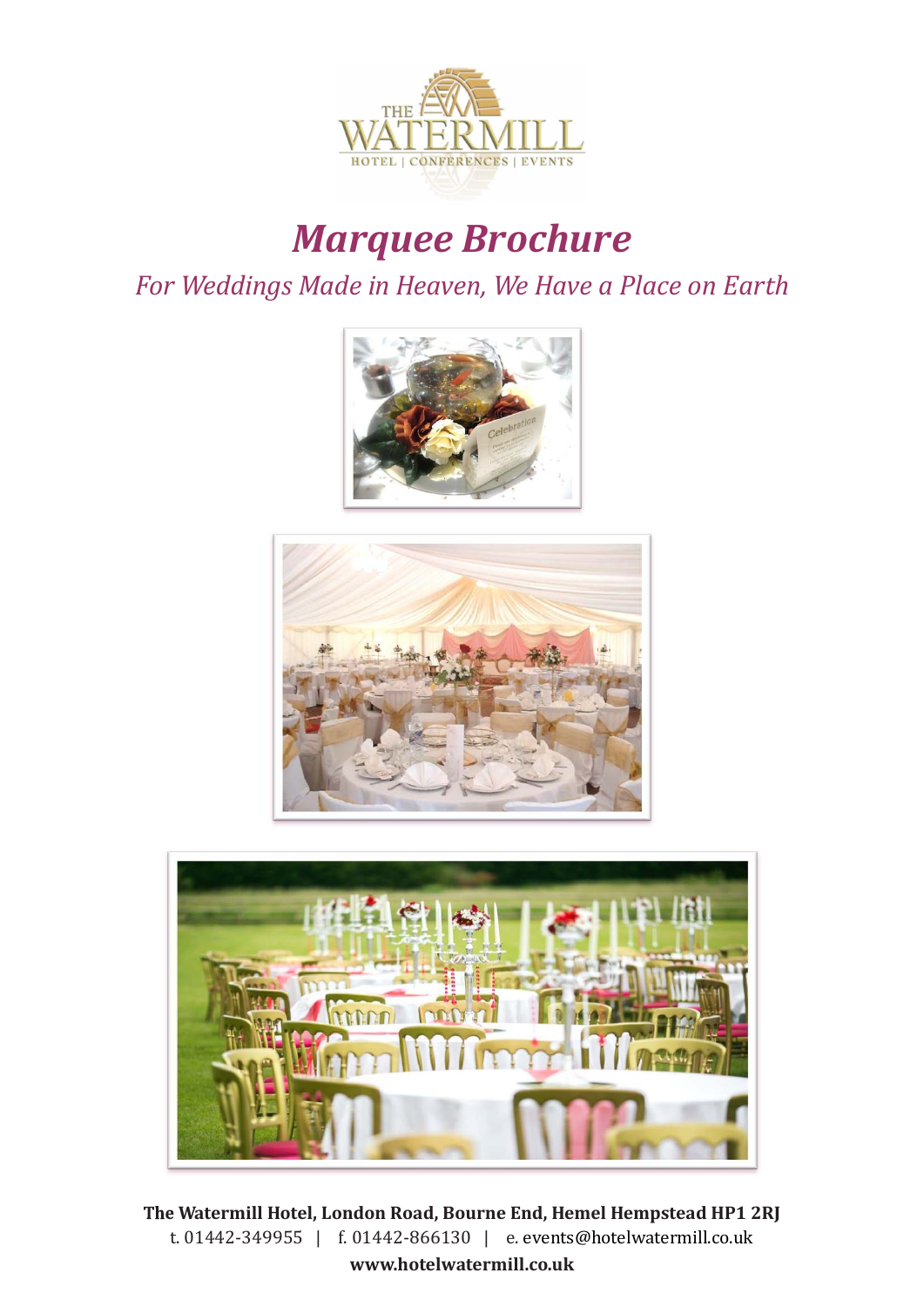

## *The Watermill Hotel A Perfect Wedding Venue*

Congratulations on your forthcoming marriage! It is now time to start planning your special day. Our professionally trained team at The Watermill will be on hand at all times to help you with the preparations and advise on the finest details to make your Wedding day perfect.



Built around old flour mill and River Bulbourne, the Watermill is an ideal venue to celebrate in serene, relaxing settings. Our countryside location and beautiful grounds will provide excellent backdrop for your photographs.

Our 15 acres of landscaped gardens and River flowing through the property will provide the perfect backdrop for your ceremony. Accommodating up to 100 -750 guests and with an enchanted backdrop to your event it is the perfect setting for your wedding breakfast and evening entertainment. We are licensed for civil wedding ceremonies in England, and our friendly staff are there for you to ensure that from the time you call on us until the moment you leave our care, your wedding here in Hertfordshire is a memorable experience.





### *Features at a Glance*

- Impressive Riverside Marquee and Riverside Restaurant & Bar
- Beautifully designed Gazebo, licensed for civil wedding ceremonies.
- Lavish Air Conditioned function suites that accommodates up to 200 guests.
- The hotel can accommodate up to 750+ guests at a time.
- Complimentary car parking, for over 300 cars.
- Conveniently situated to the M25 & M1 Motorways.
- 30 minutes from central London
- 71 delightful bedrooms
- Special rates for any guests attending your event
- Complimentary room for the couple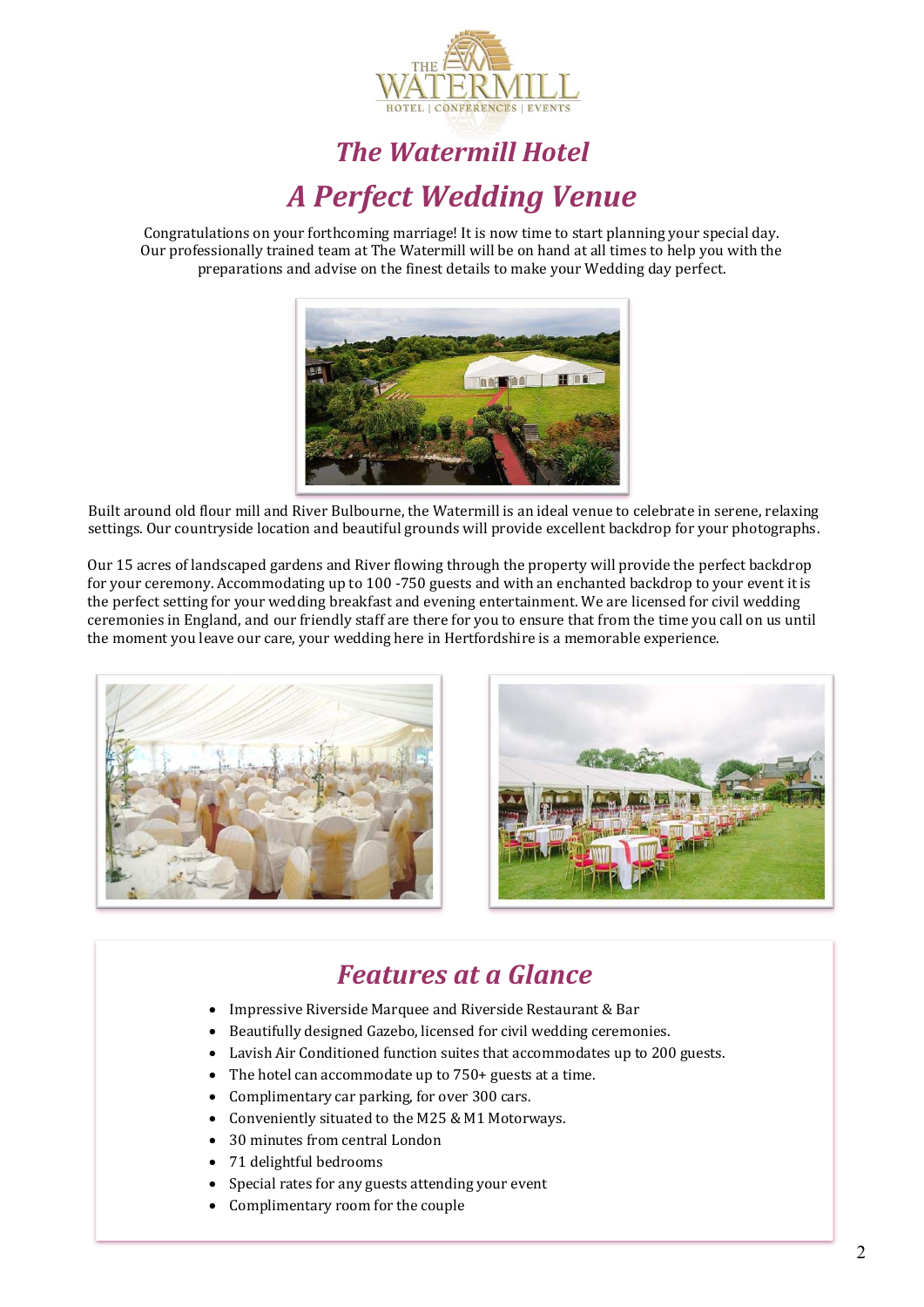

### *Riverside Marquee Rates (6am-11pm)*

|                 | <b>Single Marquee</b> | <b>Double Marquee</b> |
|-----------------|-----------------------|-----------------------|
| <b>Saturday</b> | £8,000                | £11,000               |
| <b>Sunday</b>   | £8,000                | £10,000               |
| Weekday         | £8,000                | £9,000                |

#### *Same Day Registry*

*based on 1.5 hour hire (Registrar fees not included) - 180 guests max.* 

**Gazebo or Garden Suite** - £500

|           | <b>Included in the Venue Hire</b>                                  |
|-----------|--------------------------------------------------------------------|
|           | • Exclusive hire of the Riverside Marquee                          |
|           | A dedicated marquee assistant                                      |
|           | 2 car parking attendants                                           |
|           | • 75 round tables, 20 trestle tables each covered with table linen |
|           | • 750 banqueting chairs (various styles)                           |
|           | Use of toilets and hourly cleaning                                 |
|           | Kitchen facilities (excluding gas and stoves)                      |
| $\bullet$ | Free parking on site                                               |
| ٠         | Heating / cooling system                                           |
|           | In house speaker system                                            |
|           | Complimentary bedroom for bride and groom                          |
|           | Red carpet within marquee                                          |
|           | 12 Stage Blocks, each 8ft long x 4ft wide x 1ft high               |
|           | External alcohol & drinks permitted (corkage fee applies)          |
|           | External caterers & suppliers permitted                            |

#### **Additional Options**

White Dance floor 20ft  $x$  20ft  $£500$ 

#### **Special Accommodation Rates**

We offer a special rate for any of your guests attending the reception and wish to stay overnight. Please ask when making your booking for the current details and to avoid disappointment book these as far in advance as possible.

| Including bed and breakfast: |                    |
|------------------------------|--------------------|
| Single                       | £65.00 per night   |
| Double (2 persons)           | £75.00 per night   |
| Family (2 adults 1 child)    | $£85.00$ per night |
| Family (2 adults 2 children) | £95.00 per night   |
|                              |                    |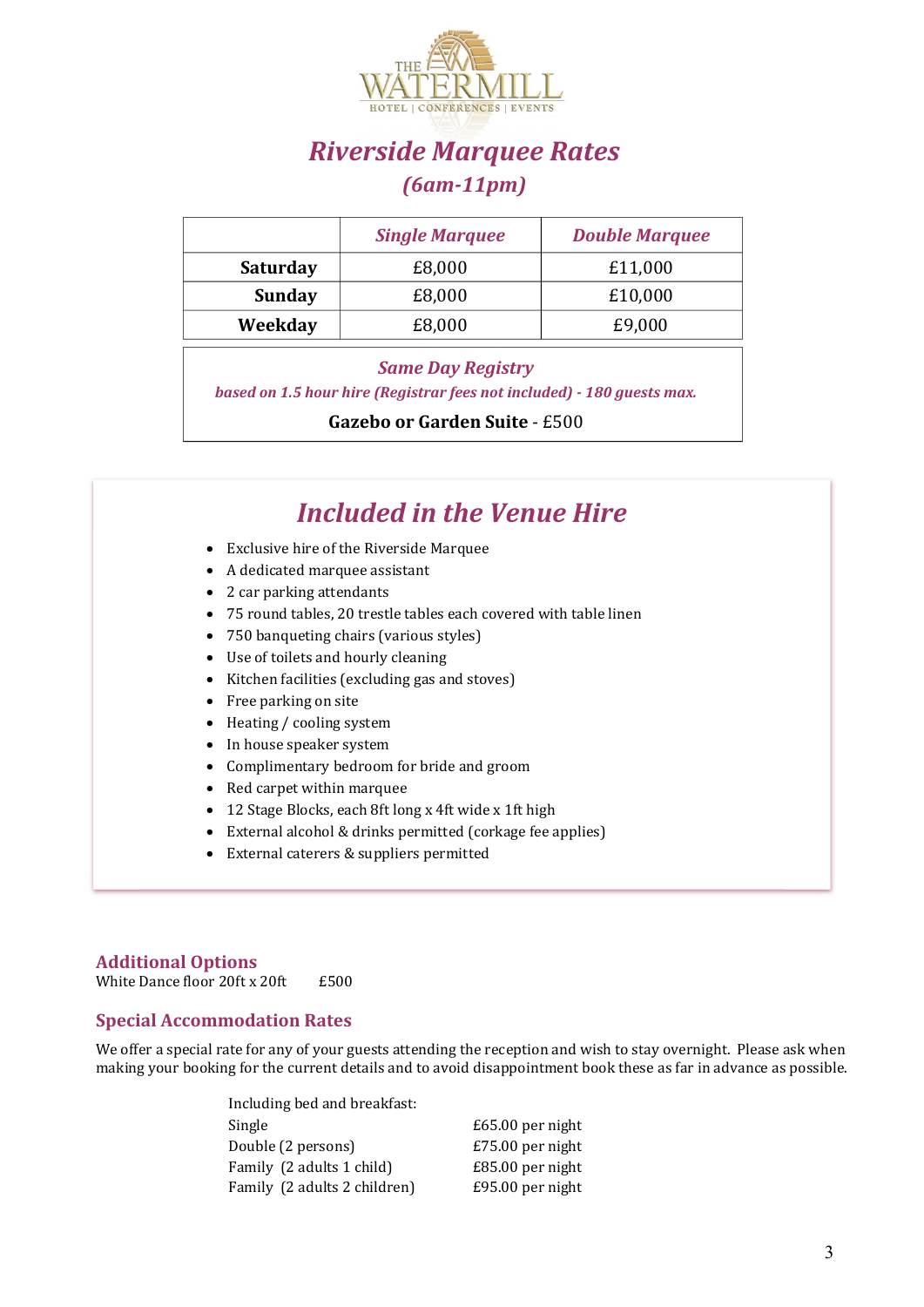

### *Terms & Conditions*

#### **Conditions of Use of Our Kitchen Annex**

The Watermill cannot provide gas or stoves for any cooking purpose. Caterers must provide their own cooking oil. Outside caterers must provide their kitchen porters and all rubbish must be removed from all areas including the kitchen and function suites before their departure. Skips are available on-site. The kitchen shall come with refrigerator, freezer, stainless steel work surfaces, sinks and rubbish disposal facilities. The Watermill does not provide caterers with any form of cleaning products for the kitchen, therefore we advise clients to notify their preferred caters to bring all the necessary items in order to return the kitchens back in the manner which they were provided. Outside caterer will need to provide health and safety documentation, PAT certificate and liability insurance 4 weeks prior to the event. *Refundable Deposit - £1000.00* 

#### **Bar Facility**

Clients are allowed to bring in their own Beers, spirits, wine and soft drinks. Therefore, all equipment, glasses and staff shall also be provided by the client. *(Corkage charges applied)*

#### **Health & Safety and Insurance**

The kitchens must be left in a clean and tidy state. All matters concerning health and safety, hygiene and fire regulations must be strictly adhered to. Outside caterers should be suitably certified and carry their own third party insurance against accidents and injury arising whilst on The Watermill Hotel premises. The hotel will not allow any suppliers, items or objects into the venue if it deems that these would be a potential hazard or risk.

#### **Security**

The hotel can have the right to hire security for any event it deems necessary. The number of guards booked will depend on the number of guests you have attending the wedding, additional security charges may apply to the client.

#### **Liquor / Music Licence**

UK licensing laws are very strict and The Watermill Hotel will take any steps felt necessary to protect its licence. Any infringement of the licensing laws may result in the summary curtailment of your event. Infringement of licensing regulations may result in the loss of your bond. The decision of the premises licence holder or an appointed representative is in all matters. Due to the close proximity of neighbours, The Watermill Hotel has a sound limiter in place. If sound levels become too high, the limiter will cut the sound to the specified decibel limit (85dB LAeq max). We do not permit any live bands or external speakers into the venue. We recommend that you notify your DJ in advance to come and check if our speaker systems are compatible with their equipment in order to eliminate any issues prior to the event date. It is recommended that DJ's allow time to sound check before an event, which should enable them to operate effectively.